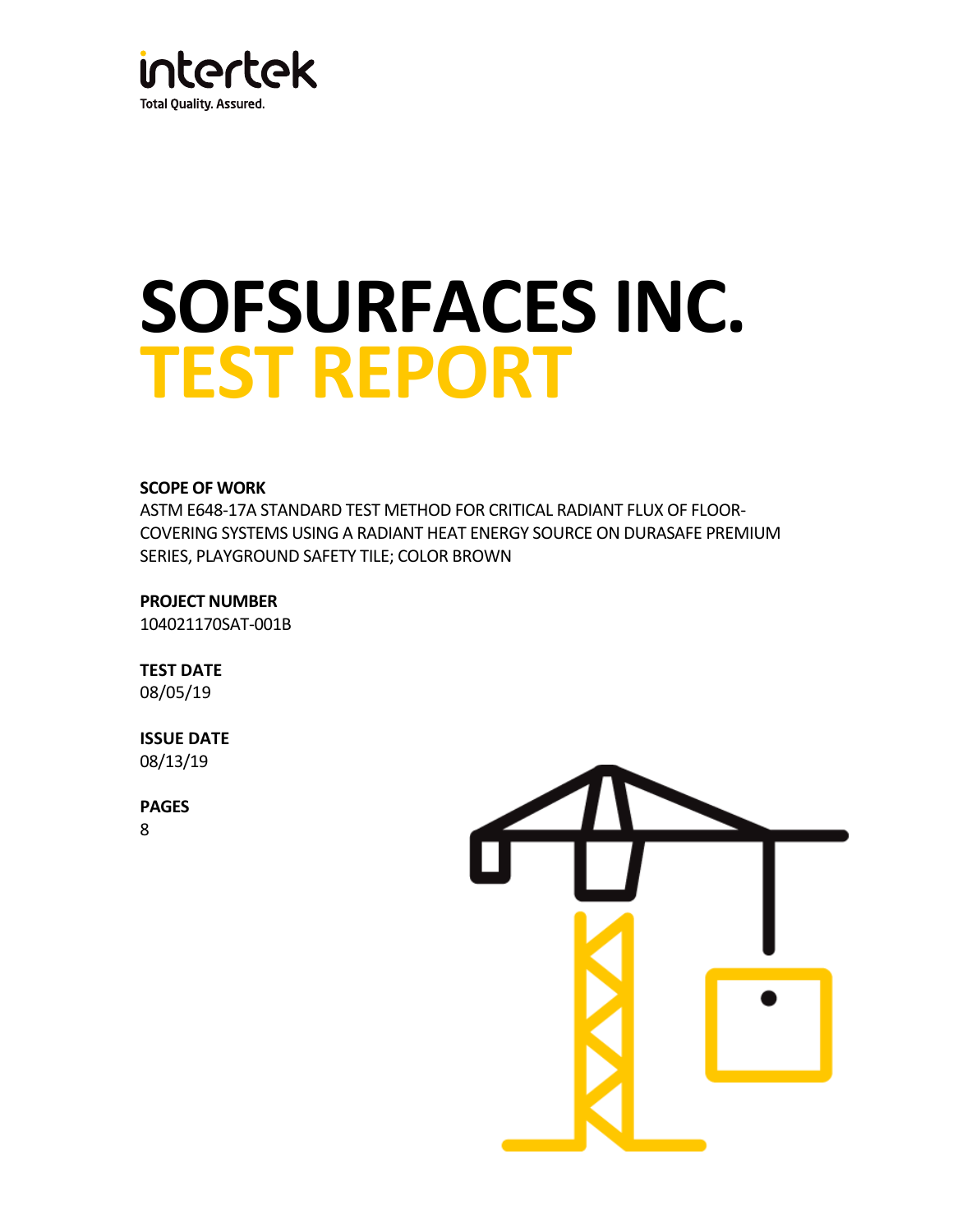

## **TEST SUMMARY FOR SOFSURFACES INC.**

Project No.: 104021170SAT-001B Date: 08/13/19

#### **REPORT ISSUED TO**

#### **SOFSURFACES INC.**

4393 Discovery Line Petrolia ON Canada, N0N 1R0

#### **SECTION 1**

#### **SCOPE**

Intertek Building & Construction (B&C) was contracted by SOFSURFACES INC., 4393 Discovery Line, Petrolia ON Canada, N0N 1R0 to perform testing in accordance with ASTM E648-17A Standard Test Method for Critical Radiant Flux of Floor-Covering Systems using a Radiant Heat Energy Source, on their DuraSafe Premium Series, Playground Safety Tile; Color Brown. Results obtained are tested values and were secured by using the designated test method. Testing was conducted at the Intertek B&C test facility in Elmendorf, TX. This report does not constitute performance certification of this product nor an opinion or endorsement by this laboratory.

#### **SECTION 2**

#### **TEST METHOD**

The specimen was evaluated in accordance with the following:

**ASTM E648-17A,** *Standard Test Method for Critical Radiant Flux of Floor-Covering Systems Using a Radiant Heat Energy Source*

This report is for the exclusive use of Intertek's Client and is provided pursuant to the agreement between Intertek and its Client. Intertek's responsibility and liability are limited to the terms and conditions of the agreement. Intertek assumes no liability to any party, other than to the Client in accordance with the agreement, for any loss, expense or damage occasioned by the use of this report. Only the Client is authorized to copy or distribute this report and then only in its entirety. Any use of the Intertek name or one of its marks for the sale or advertisement of the tested material, product or service must first be approved in writing by Intertek. The observations and test results in this report are relevant only to the sample tested. This report by itself does not imply that the material, product, or service is or has ever been under an Intertek certification program.

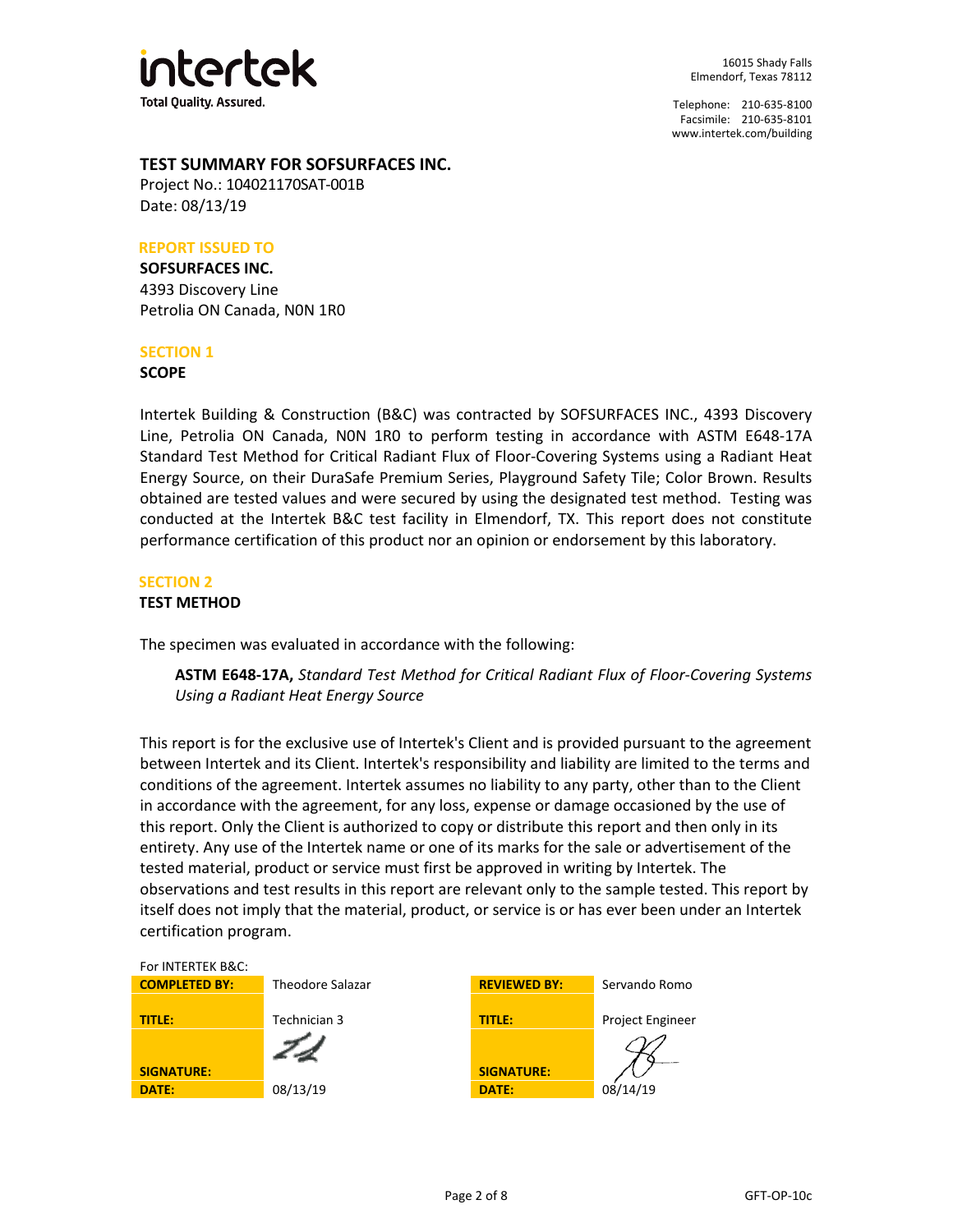

## **TEST SUMMARY FOR SOFSURFACES INC.**

Project No.: 104021170SAT-001B Date: 08/13/19

#### **SECTION 3**

#### **TEST SPECIMEN DESCRIPTION**

| <b>SAMPLE ID</b>                             | <b>DuraSafe Premium Series</b>                                 |  |  |
|----------------------------------------------|----------------------------------------------------------------|--|--|
| <b>DESCRIPTION &amp;</b><br><b>THICKNESS</b> | Playground Safety Tile; Color Brown                            |  |  |
| <b>SPECIMEN</b>                              | The samples were sent directly by the client. Samples were not |  |  |
| <b>PREPARATION</b>                           | independently selected for testing by Intertek.                |  |  |
| <b>RECEIVED DATE</b>                         | 07/25/2019 (Samples received in good condition)                |  |  |
| <b>INTERTEK SAMPLE</b>                       | SAT1907251133-001                                              |  |  |
| <b>TRACKER NUMBER</b>                        |                                                                |  |  |
| <b>SAMPLE COND.</b>                          | 69.8±5.4°F and 50±5% relative humidity                         |  |  |
| <b>ENVIRONMENTAL</b><br>COND.                | 73-79°F and 56-67% r.h.                                        |  |  |

#### **SECTION 4**

#### **LIST OF OBSERVERS**

| <b>NAME</b>      | <b>COMPANY</b> |
|------------------|----------------|
| Theodore Salazar | Intertek B&C   |

#### **SECTION 5**

#### **TEST OVERVIEW & PROCEDURE**

This procedure provides a way of measuring critical radiant flux (the level of incident radiant heat energy on a floor covering system at the most distant flame-out point, reported as W/cm2) of horizontally mounted floor-covering systems exposed to a flaming ignition source while being exposed to radiant heat energy from a panel with approximately a 30° angle from the horizontal. The radiant flux ranges from 1.03 W/cm2 at the 100 mm mark to 0.13 W/cm2 at the 900 mm mark.

At least three specimens shall be tested. The specimens are conditioned at  $69.8 \pm 5.4^{\circ}$ F and a relative humidity of 50  $\pm$  5 % for a minimum of 48 hours. Following the ASTM E648-17A calibration procedures, the first specimen was loaded into the test chamber. After a 5 minute pre-heat time, the pilot flame was placed into contact with the specimen at the 0 mm mark. This pilot flame is to remain in contact with the specimen for 5 minutes, then removed. If the specimen does not propagate flame during the 5 minute pilot flame contact, then the test is terminated. For specimens that do propagate flame, the test is continued until the flame goes out. The distance to the farthest flame-out point is noted, which is then used to determine the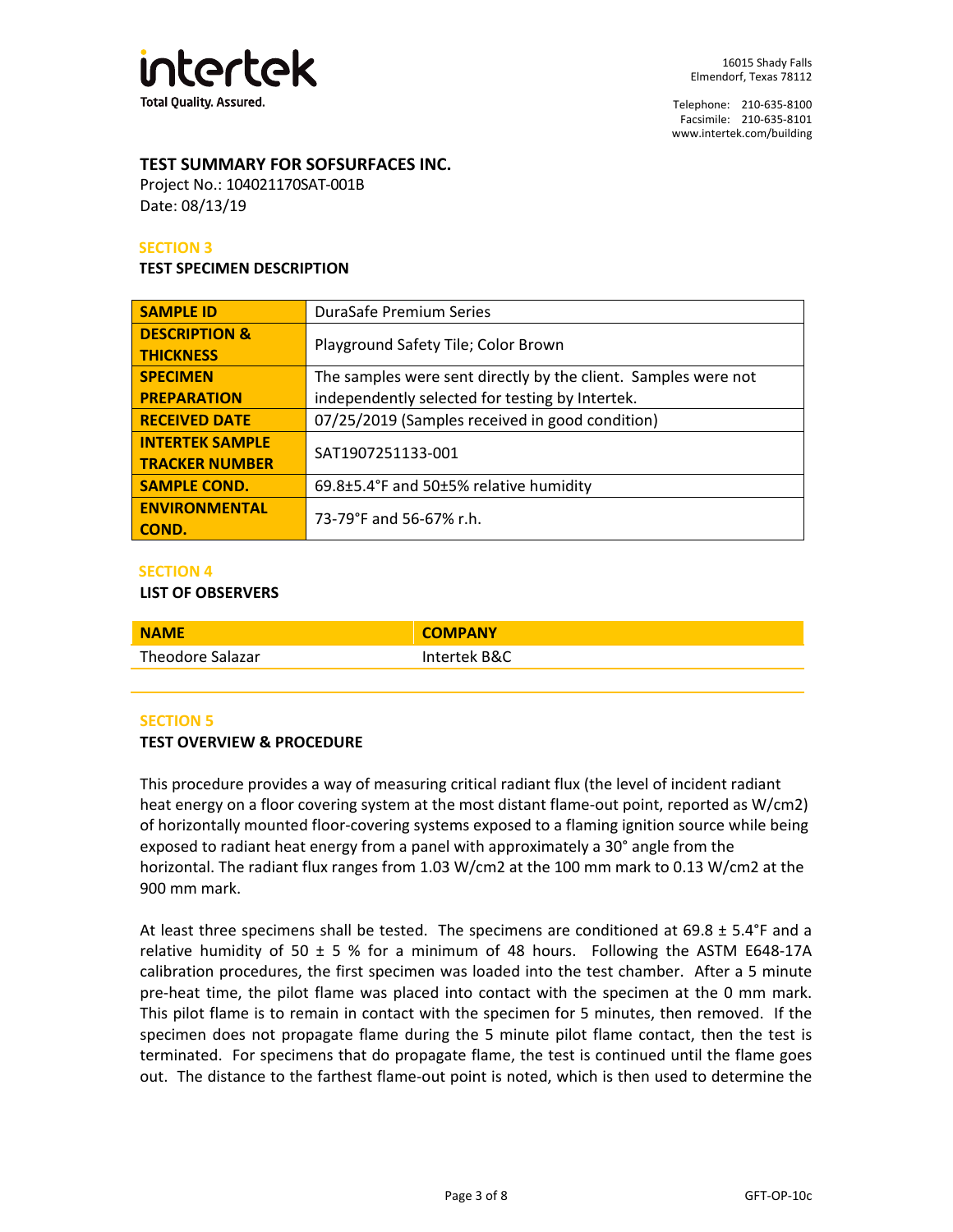

# **TEST SUMMARY FOR SOFSURFACES INC.**

Project No.: 104021170SAT-001B Date: 08/13/19

critical radiant flux, based on a radiant heat energy flux profile curve of the apparatus obtained during calibration.

#### **SECTION 6**

#### **TEST RESULTS**

| <b>Specimen</b>                                      |        | $\boldsymbol{p}$ |        |
|------------------------------------------------------|--------|------------------|--------|
| <b>Maximum Distance</b><br>(mm)                      | 750    | 580              | 560    |
| <b>Time to Max. Distance</b><br>(min.)               | 127:04 | 88:16            | 136:17 |
| <b>Critical Radiant Flux</b><br>(W/cm <sup>2</sup> ) | 0.18   | 0.28             | 0.30   |
| <b>Time to All Flame Out</b><br>(min.)               | 127:04 | 88:16            | 136:17 |

| <b>Run No.</b> | <b>Smoking</b> | <b>Discolored</b> | <b>Ignition</b> |
|----------------|----------------|-------------------|-----------------|
|                | 2:03           | 5:02              | 5:06            |
|                | 2:26           | 5:02              | 5:06            |
|                | つ・つ 1          | ר∙ה ק             | 5.16            |

**Average Critical Radiant Flux (W/cm2)=** 0.25

**Standard deviation =** 0.06

**Coefficient of variation =** 25.42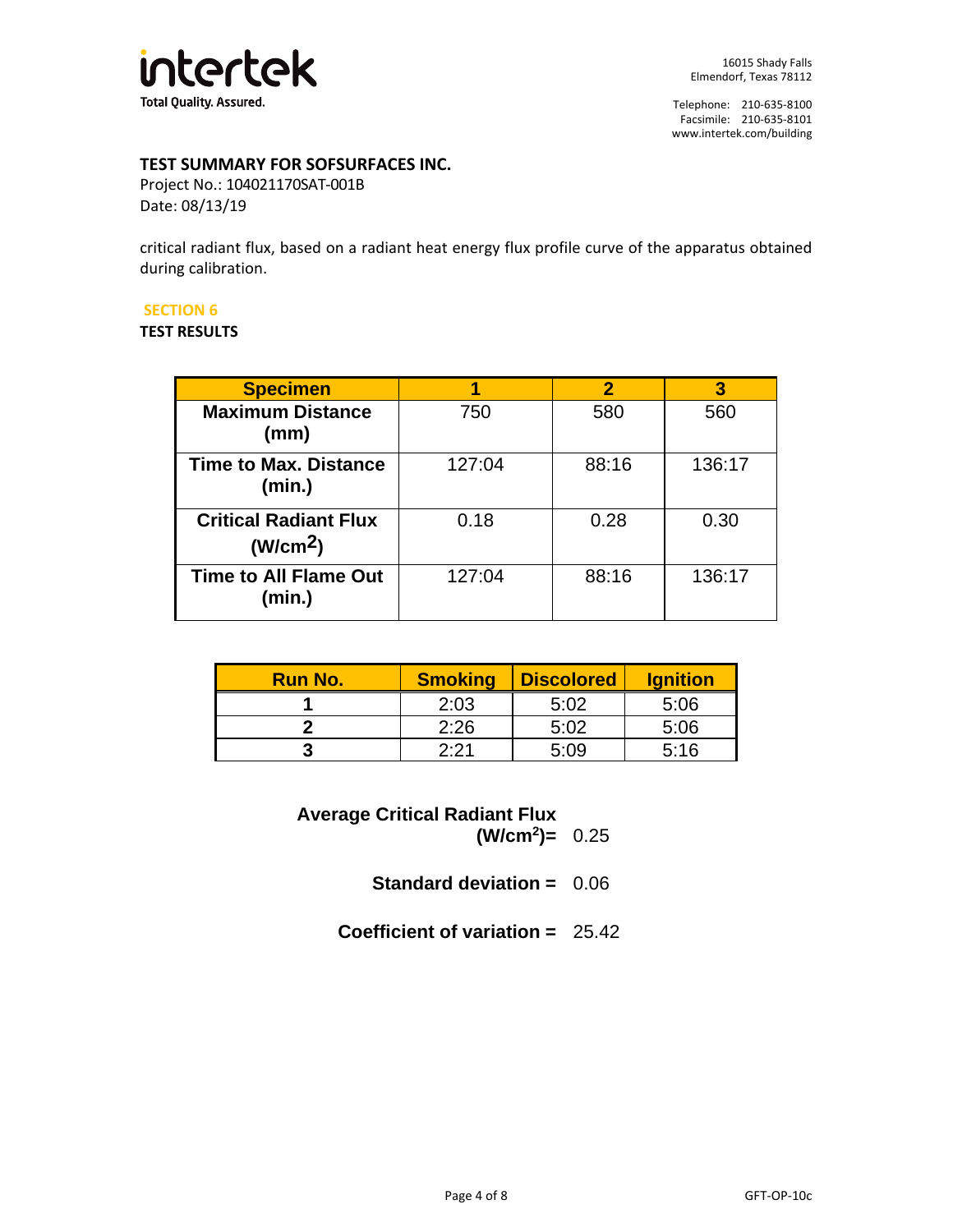

## **TEST SUMMARY FOR SOFSURFACES INC.**

Project No.: 104021170SAT-001B Date: 08/13/19

# **SECTION 7 REQUIREMENTS FOR CLASSES**

ASTM E648 does not have a pass/fail criteria. In most cases the codes that require this testing will indicate criteria for the critical radiant heat flux as categorized by Class I or Class II. The requirements for these classes will depend on the code that is applicable for the product and/or installation.

For example, NFPA 101 Life Safety Code (2015 edition) states that:

10.2.7.3\* Interior floor finishes shall be classified in accordance with 10.2.7.4, based on test results from NFPA 253, Standard Method of Test for Critical Radiant Flux of Floor Covering Systems Using a Radiant Heat Energy Source, or ASTM E 648, Standard Test Method for Critical Radiant Flux of Floor Covering Systems Using a Radiant Heat Energy Source.

10.2.7.4.1 Class I Interior Floor Finish. Class I interior floor finish shall have a critical radiant flux of not less than 0.45 W/cm2, as determined by the test described in 10.2.7.3.

10.2.7.4.2 Class II Interior Floor Finish. Class II interior floor finish shall have a critical radiant flux of not less than 0.22 W/cm2, but less than 0.45 W/cm2, as determined by the test described in 10.2.7.3.

The requirements for the above mentioned classes will depend on the code that is applicable for the product and/or installation.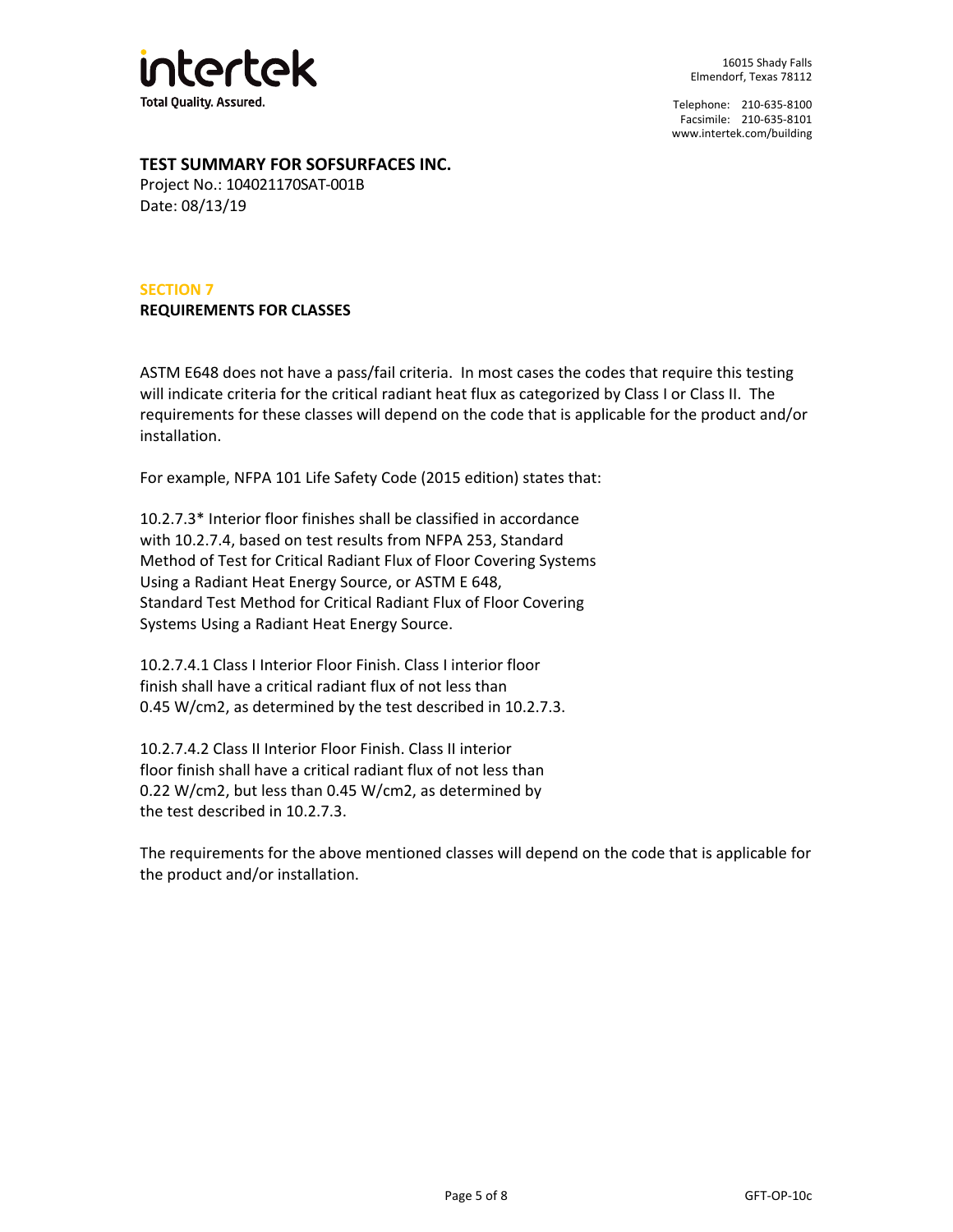

16015 Shady Falls Elmendorf, Texas 78112

Telephone: 210-635-8100 Facsimile: 210-635-8101 [www.intertek.com/building](http://www.intertek.com/building)

# **TEST SUMMARY FOR SOFSURFACES INC.**

Project No.: 104021170SAT-001B Date: 08/13/19

# **SECTION 8**

**PHOTOGRAPHS**



**Photo No. 1**



**Photo No. 2**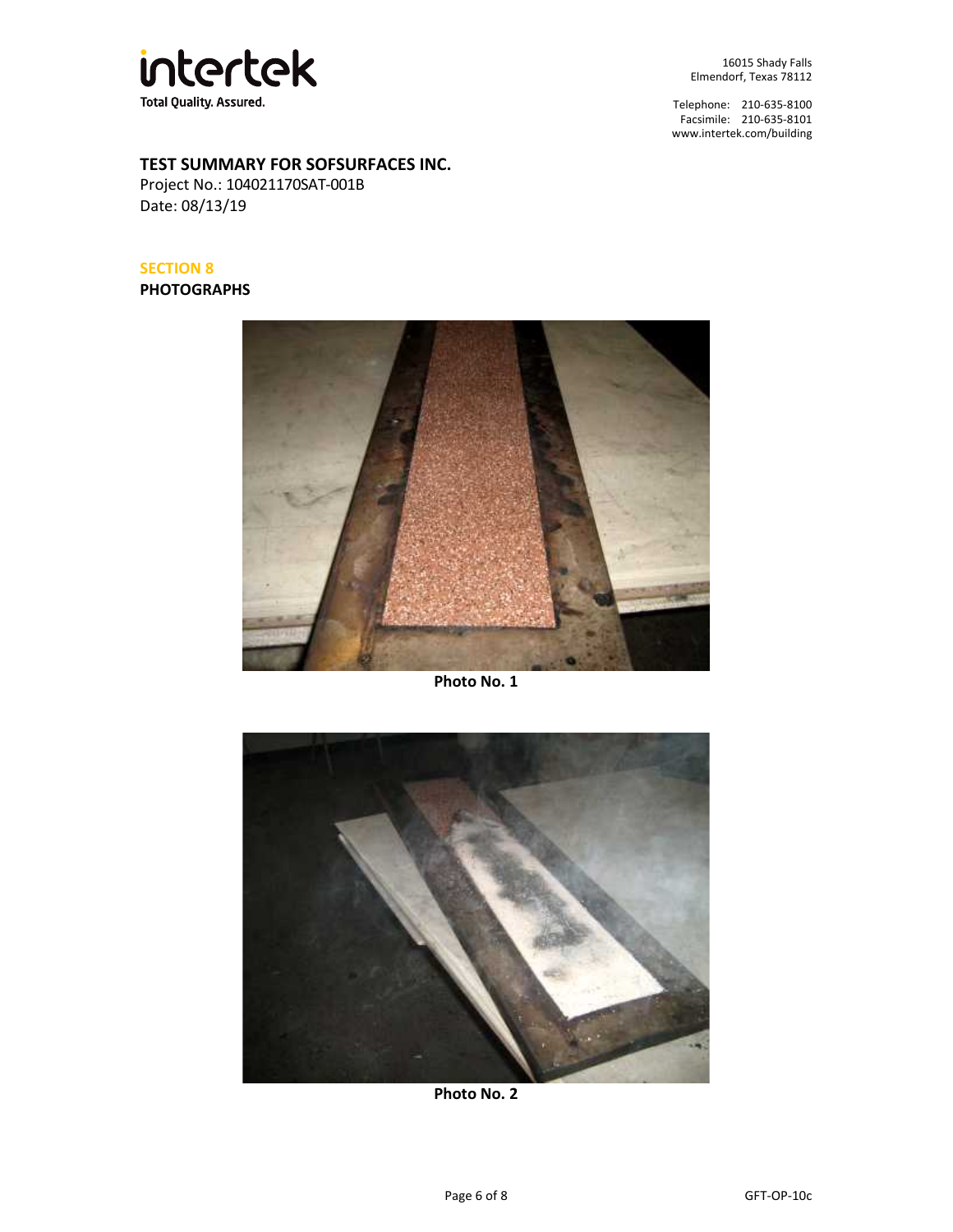

16015 Shady Falls Elmendorf, Texas 78112

Telephone: 210-635-8100 Facsimile: 210-635-8101 [www.intertek.com/building](http://www.intertek.com/building)

# **TEST SUMMARY FOR SOFSURFACES INC.**

Project No.: 104021170SAT-001B Date: 08/13/19



**Photo No. 3**



**Photo No. 4**